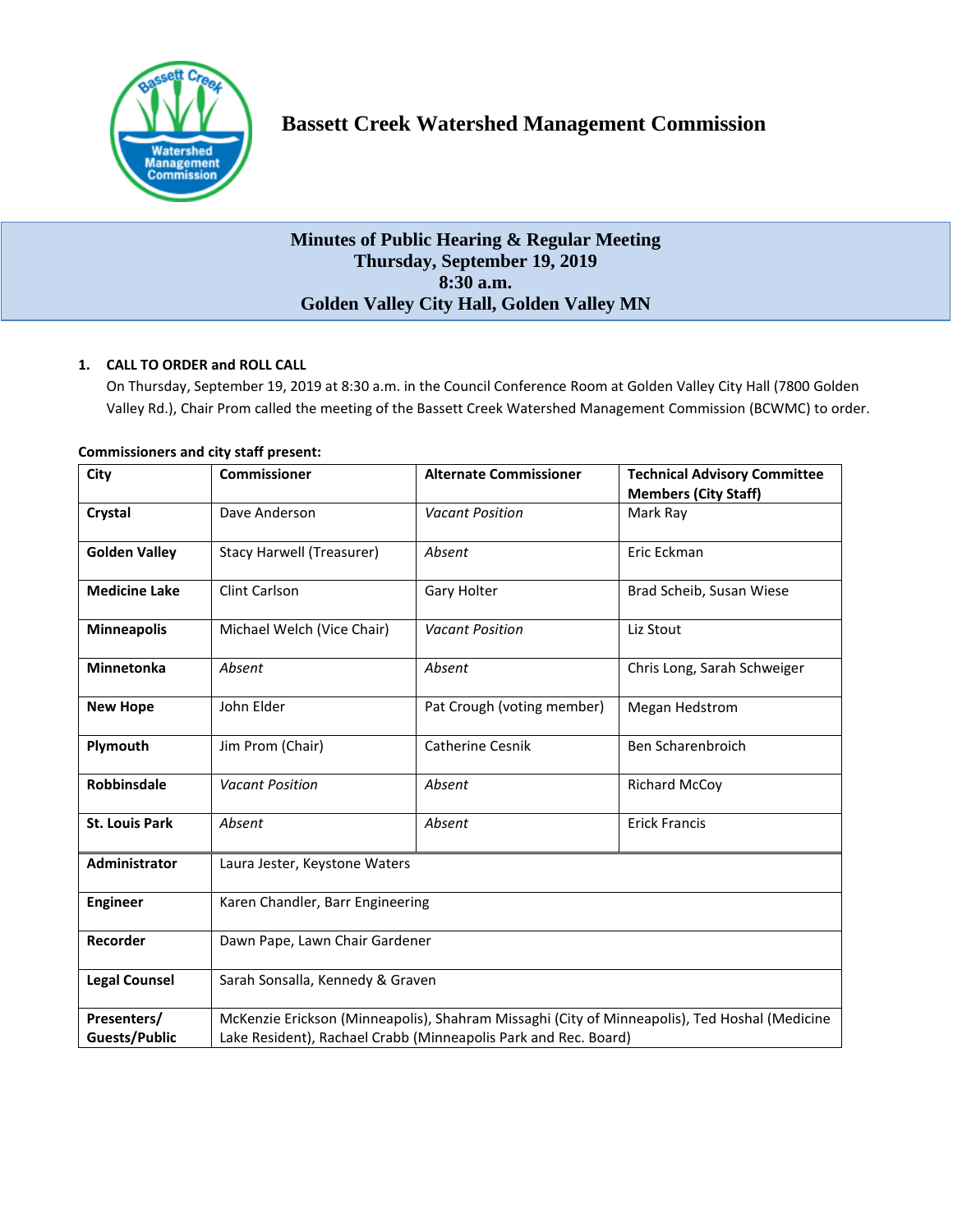# **2. CITIZEN FORUM ON NON-AGENDA ITEMS**

None.

#### **3. APPROVAL OF AGENDA**

**MOTION:** Commissioner Welch moved to approve the agenda. Commissioner Carlson seconded the motion. Upon a vote, the motion carried 6-0 [Cities of Minnetonka, Robbinsdale, and St. Louis Park absent from the vote.]

# **4. CONSENT AGENDA**

The following items were approved as part of the consent agenda: August 15, 2019 Commission meeting minutes, acceptance of the September 2019 financial report, payment of invoices, approval to close Lakeview Park Pond Project and move remaining funds to closed project account.

The general and construction account balances reported in the September 2019 Financial Report are as follows: Checking Account Balance **\$ 564,652.17** 

| TOTAL GENERAL FUND BALANCE                  | \$564,652.17      |
|---------------------------------------------|-------------------|
| TOTAL CASH & INVESTMENTS ON-HAND (09/11/19) | \$4,296,284.06    |
| CIP Projects Levied - Budget Remaining      | \$ (4,449,604.62) |
| <b>Closed Projects Remaining Balance</b>    | \$551,059.67      |
| 2012-2017 Anticipated Tax Levy Revenue      | \$7,330.29        |
| 2018 Anticipated Tax Levy Revenue           | \$8,770.47        |
| Anticipated Closed Project Balance          | \$567,160.43      |

**MOTION:** Alt. Commissioner Crough moved to approve the consent agenda. Commissioner Anderson seconded the motion. Upon a vote, the motion carried 6-0, [Cities of Minnetonka, Robbinsdale, and St. Louis Park absent from the vote.]

# **5. PUBLIC HEARING**

# **A. Receive Comments on Proposed 2020 CIP Projects:**

Chair Prom opened the public hearing 8:33. Administrator Jester gave a brief overview of each project and the public was asked for comments.

- i. Bryn Mawr Meadows Water Quality Improvement Project (BC-5) No comments were made.
- ii. Jevne Park Stormwater Improvement Project (ML-21) Medicine Lake resident, Ted Hoshal, read aloud his letter disapproving of the project. Mr. Hoshal indicated his concern about the cost of the project relative to the project benefits. The letter included thirteen points with Mr. Hoshal's concerns and possible misconceptions that he has heard about the project. Chair Prom and Commissioner Carlson thanked Mr. Hoshal for his comments.

Commissioner Carlson stated that and Medicine Lake's project team still support the project, and stated that Mr. Hoshal's comments should be considered as the project is designed. He also mentioned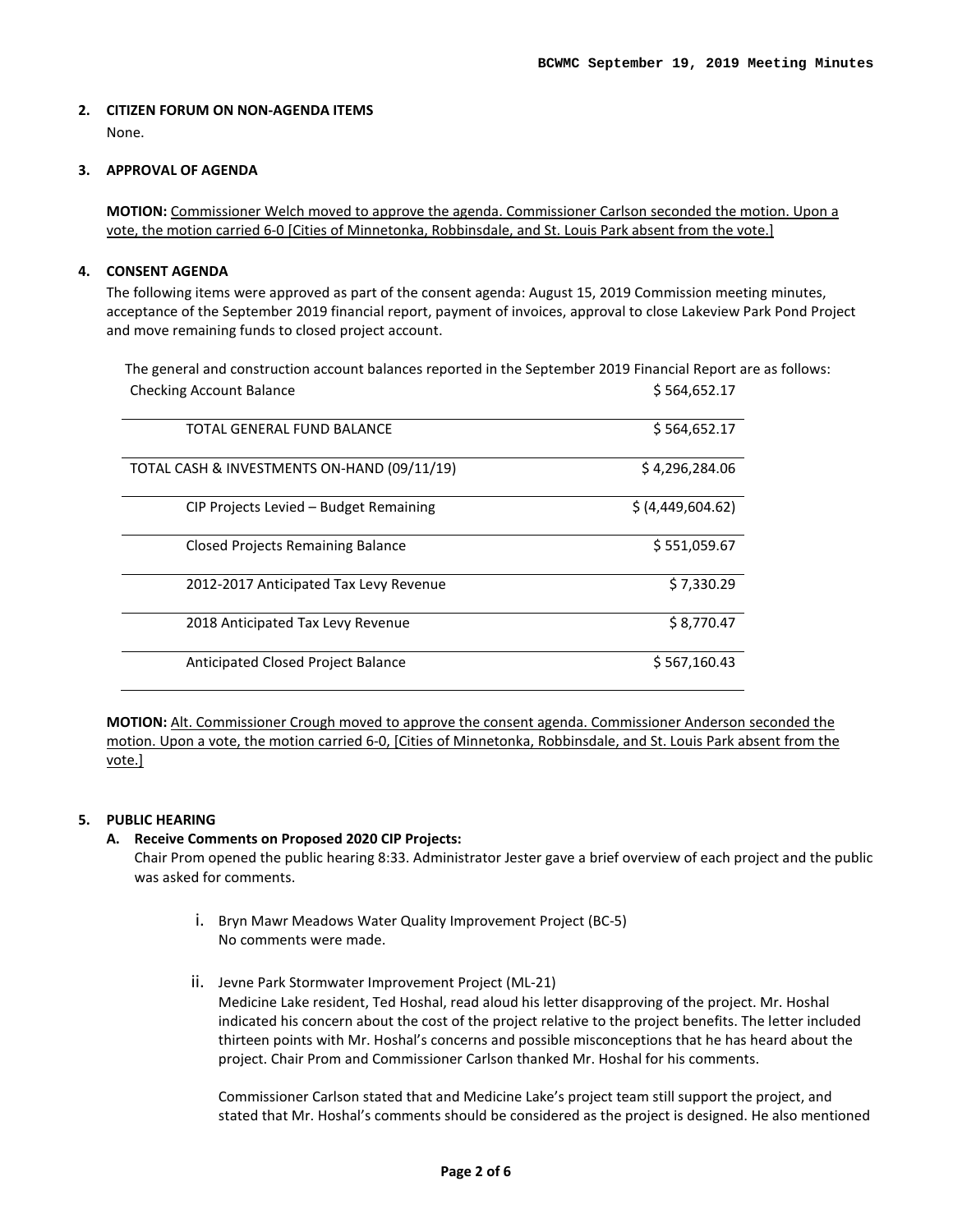that comments had been sought for a long time and it would have been advantageous to consider these points earlier in the process. Medicine Lake resident (and BCWMC TAC member) Susan Wiese reviewed that the project improves drainage and supplies additional flood storage. She noted that since weather patterns seem to be getting wetter, flood control is important. She noted that adjacent homeowners' properties are already holding water and that the education benefits to the project are worthy. Alternate Commissioner Holter also supported the project adding that a side benefit of the project is also safety—ambulances have historically not been able to access driveways due to flooding.

Chair Prom noted that he had concerns regarding potential impacts the project may have on adjacent properties.

- iii. Crane Lake Improvement Project (CL-3) No comments were made.
- iv. Sweeney Lake Water Quality Improvement Project (SL-8) No comments were made.

Chair Prom closed the public hearing at 9:07 a.m.

# **6. BUSINESS**

#### **A. Consider Approval of Resolution 19-09 Ordering 2020 Improvements**

- i. Ordering 2020 Improvements
- ii. Making Findings Pursuant to Minnesota Statutes Section 103B.251
- iii. Certifying Costs to Hennepin County
- iv. Approving Agreement with City of Minnetonka for Construction of Crane Lake Improvement Project (CL-3)

Administrator Jester gave an overview of the resolution: to order the projects, designate members responsible for construction, make findings pursuant to MN Statutes 103B.251, certify the costs of the 2020 projects to Hennepin County, and approve an agreement with the City of Minnetonka for construction of the Crane Lake Improvement Project. She noted that agreements with the Minneapolis Park and Rec Board for the Bryn Mawr Project and the City of Medicine Lake will be considered at future meetings as the language in those agreements has not been finalized.

Commissioner Welch noted that the Jevne Park Project appears to have many hurdles and residents concerned about the project. He noted the Commission does not "force" a city to implement a project it doesn't deem feasible or appropriate. He indicated that perhaps the project could be ordered and funded in a future year.

**MOTION:** Commissioner Welch moved to approve the resolution without the Jevne Park Stormwater Improvement Project components. Commissioner Harwell seconded the motion.

Discussion: Administrator Jester indicated that her recommendation would be to remove the section ordering the Jevne Park Project, if that was desired, but to keep the final levy amount at \$1.5 million. She indicated that the \$500,000 earmarked for the Jevne Project could be used for the Bryn Mawr or Sweeney Lake projects whose levies are split between 2020 and 2021.

After discussion, Commissioner Welch agreed the motion could be removed from consideration. There was no vote on the motion.

A discussion about the Jevne project ensued. Commissioner Welch indicated that the Commission has a critical link to the city when it orders a project and if the city and the Commission aren't on the same page, it is concerning. He indicated that he's not convinced that proceeding with the project is appropriate at this time. He stated further that the Commission has other projects that are ready to go.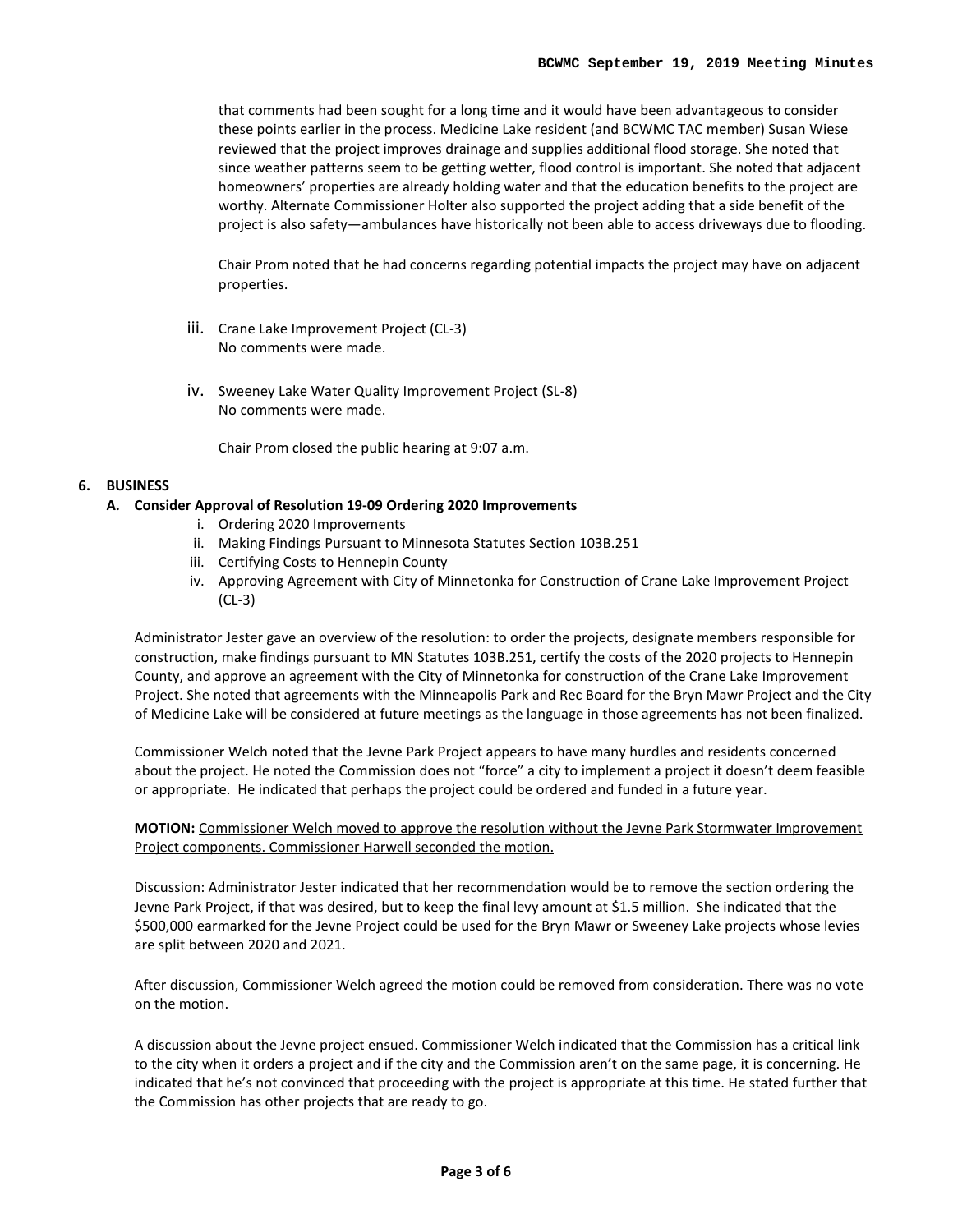Commissioner Harwell asked about public engagement of the project. Administrator Jester recounted the engagement including two presentations to the city council and one public open house. Commissioner Carlson restated that if the Jevne Park Project moves forward, they can keep Mr. Hoshal's comments in mind by looking at different aspects and possible impacts of the project. He also noted that he generally hears positive comments about the project from the city council and residents.

**MOTION:** Commissioner Harwell moved to approve the resolution as written and continue to negotiate on the Jevne agreement. Commissioner Carlson seconded the motion.

There was further discussion about Mr. Hoshal's letter. Commissioner Harwell indicated it is not prudent to explore and analyze each point of contention in the letter because some issues, such as PAHs and chlorides, are not meant to be addressed by the project. Commission Engineer Chandler noted that many of the concerns in the letter were already taken into consideration and that the concerns about impacts to the road were not expressed until after the feasibility study was complete and approved. She noted the project could be delayed to coincide with road reconstruction.

Commissioner Carlson stated that the city has taken the issue of the project's potential impact on the road into consideration and is spending separate funds on investigating that situation. He noted the road will be reconstructed in 2-10 years. Commissioner Anderson agreed that the letter from Mr. Hoshal lacked facts and he didn't hear anything that would warrant not moving forward.

Regarding the Sweeney Lake Improvement Project, Commissioner Harwell asked for confirmation that lake monitoring will continue after the project in order to measure the project's impacts on the lake. Administrator Jester noted that monitoring will continue. Commissioner Harwell also recommended continuing with resident engagement and keeping the aerators turned off.

**VOTE:** A roll call vote was taken: the cities of Crystal, Golden Valley, Medicine Lake, and New Hope voted for the motion; the cities of Minneapolis and Plymouth voted against. The motion passed on a 4 – 2 vote. [The cities of Minnetonka, Robbinsdale and St. Louis Park were absent from the vote.]

# **B. Receive Update on Main Stem Bassett Creek Erosion Repair Project (2017CR-M)**

Liz Stout, TAC member from Minneapolis, summarized the status of the project. She noted construction bids were received in the spring of 2018 with construction slated for the summer of 2018. She indicated that usually these are winter projects, but a significant riparian landowner, Pioneer Paper, requested a construction window of August through September. Ms. Stout reported that before construction could start, they learned that a State Historic Preservation Office (SHPO) permit was needed so the project was delayed for a year. She reported that in July 2019, they met on site with Pioneer Paper representatives and the city's engineers from Barr Engineering to go through access and construction plans. She noted that at the end of August, the City of Minneapolis started ticketing Pioneer Paper for semitrailers that were parked on city streets (an issue unrelated to the stream restoration project). Ms. Stout reported that now Pioneer Paper is no longer willing to partner with the city on this stream project and will not allow access and construction on their property. Ms. Stout recommended that the Commission move forward with the rest of the project, and noted the cost will be about 50% lower and the pollutant removals will go from approximately 27 pounds per year to 19 pounds per year of total phosphorus.

There was some discussion about light rail and significant redevelopment coming to this area; about how the creek is very high right now so working in the winter is better for the project; and that some of the railroad corridor passing through this area has been purchased by a developer. There was agreement that the project should move forward even without the Pioneer Paper piece. The city was asked to bring more information back to the next meeting about possible impacts to the construction contract and implications of not installing VRSS along the Pioneer Paper section.

#### C. **Consider Approval for West Metro Water Alliance (WMWA) to Contract for Project Coordinator Position**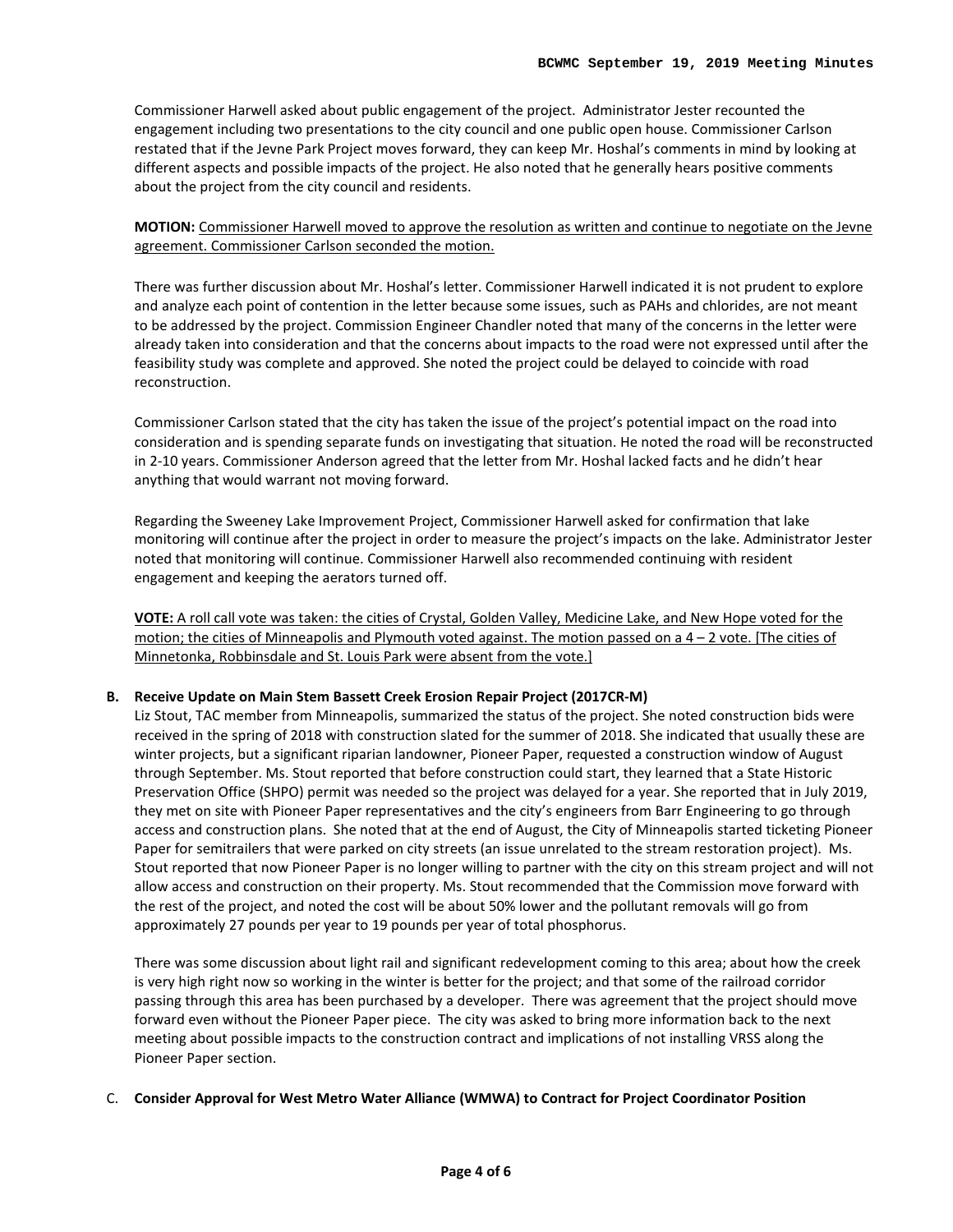Administrator Jester reminded commissioners about the WMWA - a partnership of five local watershed management organizations, including the BCWMC, that works collaboratively on education initiatives. She noted that the BCWMC helps fund WMWA work through an agreement and annual financial contributions and that she regularly attends the monthly WMWA meetings. Administrator Jester reported that she and other WMWA members are requesting the ability to use WMWA Special Project funding to contract with Catherine Cesnik (BCWMC Alternate Commissioner for Plymouth) as a WMWA Project Coordinator. She noted that Ms. Cesnik has been an active participant at WMWA meetings, has interest and expertise in this area of work, and can add a needed level of dedication toward advancing WMWA goals through a contract to work approximately 30 hours per month. Administrator Jester reported that the Commission attorney agrees that conflicts of interest can be avoided by Ms. Cesnik abstaining from Commission votes where WMWA funding or work is being considered. She noted that WMWA is requesting the ability for WMWA's fiscal agent, the Shingle Creek WMC, to enter a contract with Ms. Cesnik. The BCWMC's 2019 education budget includes funding for WMWA, including the amount needed for this position.

Commissioner Welch agreed it was a good idea and requested that the Commission be kept apprised of WMWA's work.

**MOTION:** Commissioner Welch moved to approve that the Shingle Creek Watershed Management Commission, acting as the West Metro Water Alliance fiscal agent, contract for a Project Coordinator Position. Commissioner Anderson seconded the motion. Upon a vote, the motion carried 5-0. [The cities of Minnetonka, Robbinsdale, and St. Louis Park absent from the vote, City of Plymouth abstained from the vote.]

# D. **Discuss Minnesota Association of Watershed District's (MAWD) Annual Meeting Attendance**

Administrator Jester reported that MAWD's annual conference and board meeting are scheduled for Dec 5 -7 in Alexandria, MN. She noted that program and registration materials are not yet available, however, the Commission should discuss how many delegates might be appointed and/or other commissioners who may wish to attend. She noted that when registration materials are available later this month, there will be a limited number of hotel rooms available so getting an estimate on the number needed would allow her to reserve rooms quickly. Administrator Jester also requested to attend this year's event including the MN Association of Watershed Administrator's meeting on Dec 4th. She indicated the estimated total for her attendance is \$650 including registration, two nights lodging, and travel expenses.

Chair Prom and Commissioner Harwell indicated their interest in attending.

**MOTION:** Commissioner Welch moved to authorize Administrator Jester to attend the Minnesota Association of Watershed District Conference Dec. 4-7, 2019. Commissioner Anderson seconded the motion. Upon a vote, the motion carried 6-0. [The cities of Minnetonka, Robbinsdale, and St. Louis Park absent from the vote]

# **7. COMMUNICATIONS**

# A. **Administrator's Report**

- i. Clean Water Fund Grant Application for Bryn Mawr Meadows Project The grant application was submitted with a request for \$400,000
- ii. Commissioner Harwell and TAC Member Wiese volunteered to "table" at the Golden Valley Sustainability Day event on Sept. 29<sup>th</sup>
- iii. North and South Rice Ponds/Sochacki Park A meeting with a large group of residents, Three Rivers Park District officials and staff, Golden Valley staff and 5 council members, and City of Robbinsdale staff was recently held. At the meeting, Administrator Jester gave a presentation on the 2013 monitoring data from the ponds and results of a 1997 "lake" management plan. The residents are frustrated by the poor water quality, significant algae, and foul smell. Three Rivers Park District is planning to implement water quality improvements in that area and committed to studying the current pond condition next year. Commissioner Harwell stated she wants to stay involved with this issue and was disappointed she wasn't invited to the meeting. Administrator Jester apologized for the oversight.